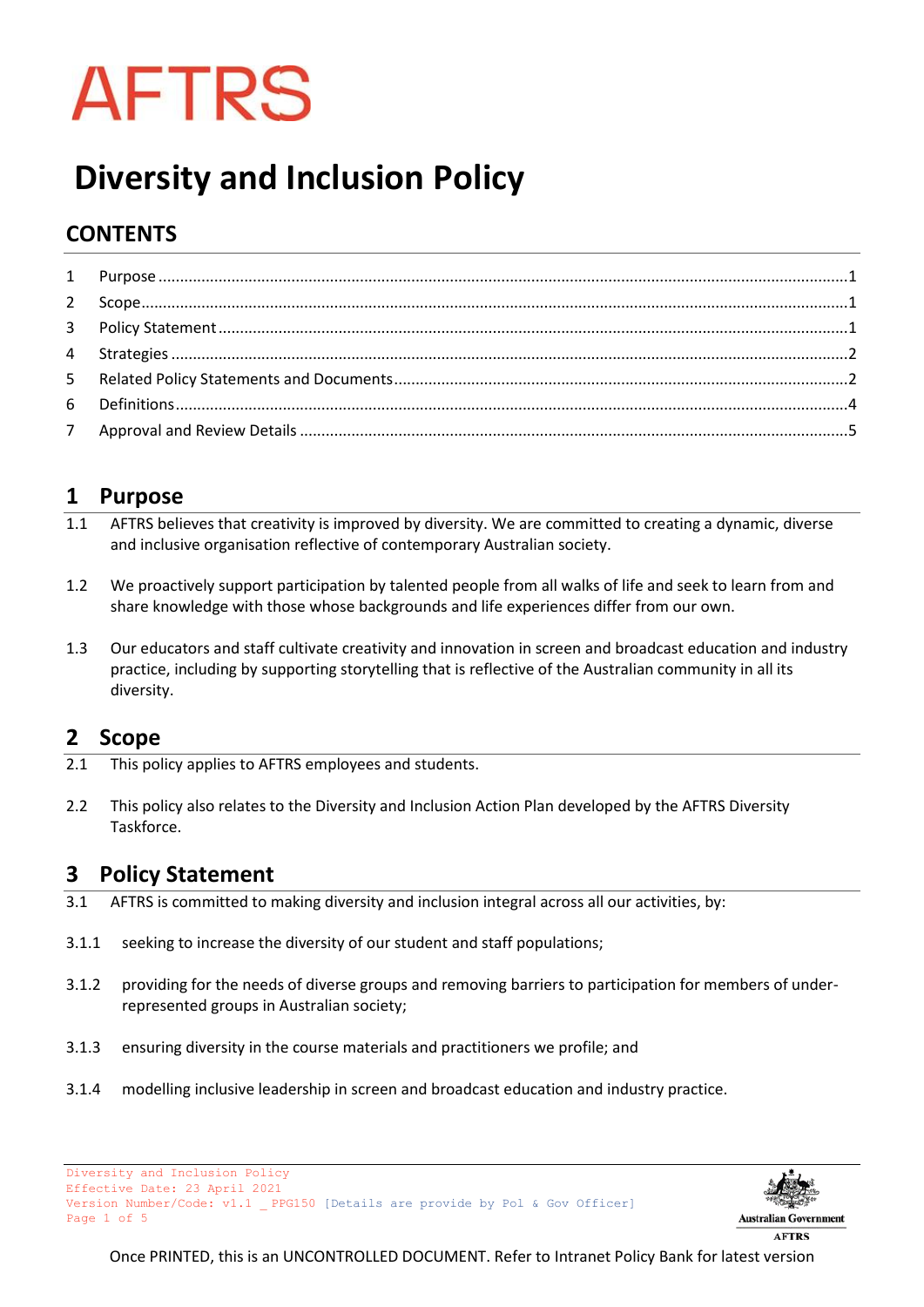## <span id="page-1-0"></span>**4 Strategies**

- 4.1 To fulfil these commitments, AFTRS will:
- 4.1.1 set targets to increase diversity in the student and staff populations;
- 4.1.2 promote inclusion in AFTRS' culture through training, leadership and adherence to our values and charter;
- 4.1.3 provide equal opportunity by removing barriers to participation and progression in employment and education so that all staff and students have the opportunity to fully contribute;
- 4.1.4 develop and offer programs and services which aim to overcome disadvantage for members of staff and student diversity groups;
- 4.1.5 continue to reflect Aboriginal and Torres Strait Islander culture and heritage in the life of the School and ensure that the Schools' learning, teaching and cultural activities reflect all of Australian culture, inclusive of the First Nations peoples;
- 4.1.6 enhance the quality of students' learning through the provision of culturally, socially and gender-inclusive education in areas such as curricula, teaching methods, assessment and provisions, written and audiovisual material and student services;
- 4.1.7 uphold the AFTRS Charter and enforce its commitments.
- 4.2 While this policy forms the overarching framework for Diversity and Inclusion policy at AFTRS, a number of other policies, procedures and guidelines currently exist – such as the Aboriginal and Torres Strait Islander Policy and Diversity and Inclusion Action Plan. Such policies may be scoped to apply across the School or may relate only to the student or staff population – such as the Equal Employment Policy - as appropriate.

# <span id="page-1-1"></span>**5 Related Policy Statements and Documents**

#### 5.1 **AFTRS Charter**

- 5.1.1 The AFTRS Charter is a commitment from all our staff and students that our school is a safe creative space to work in. It extends to our sets, locations, our classrooms and includes all interactions, including in person, phone-calls, texts and online.
- 5.1.2 It is a living document that will evolve and progress to meet the needs of the school, its staff and students. The Charter include the following commitments:
- 5.1.3 We believe:
- 5.1.3.1.1 Our creativity is strengthened by contribution from people of all walks of Australian life.
- 5.1.3.1.2 Everyone should have the opportunity to develop and contribute their skills.
- 5.1.3.1.3 It is all of our responsibility to ensure these opportunities exist, and to remove obstacles to participation.
- 5.1.3.1.4 Leadership in creative practice requires ongoing learning.

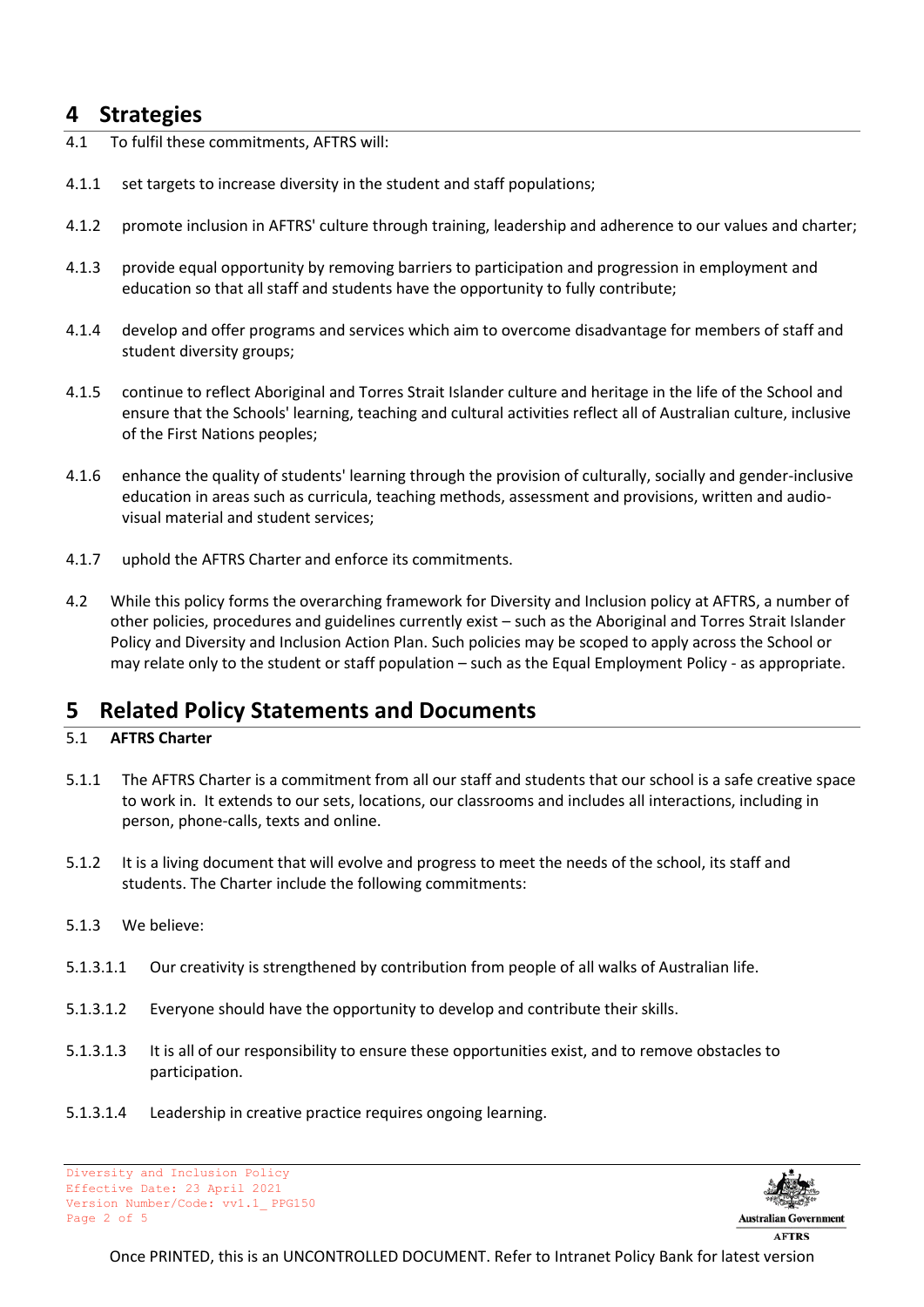- 5.1.3.1.5 Without safety, we cannot be bold or daring.
- 5.1.4 We commit to:
- 5.1.4.1.1 Share our knowledge generously.
- 5.1.4.1.2 Ensure a diversity of content and ideas in our teaching, work and films.
- 5.1.4.1.3 Foster a culture that supports the pursuit of creative excellence free from physical or psychological harm.
- 5.1.4.1.4 Work in ways that support participation, including to:
	- Communicate clear processes for addressing problems.
	- Appoint support officers.
	- Maintain confidentiality where required.
	- Ensure consequences for breaches of the charter.
	- Maintain a zero-tolerance approach to behaviour that is discriminatory, bullying or harassment.

#### 5.2 **AFTRS Diversity and Inclusion Plan**

- 5.2.1 The AFTRS Diversity and Inclusion Action Plan, developed and review by the AFTRS Divsersity Taskforce commits AFTRS to:
- 5.2.1.1.1 Maintain an effective workforce diversity framework;
- 5.2.1.1.2 Attract, recruit and retain people from diverse backgrounds;
- 5.2.1.1.3 Strengthen and embed a respectful and inclusive work environment and culture.
- 5.2.2 The AFTRS Diversity and Inclusion Action Plan is supported by Employee Diversity Network Groups.

#### 5.3 **Aboriginal and Torres Strait Islander Policy**

- 5.3.1 AFTRS' Aboriginal and Torres Strait Islander Policy seeks to ensures that all AFTRS' learning, teaching and cultural activities reflect Australian culture, inclusive of the First Nations peoples.
- 5.3.2 Its approach is based on the following principles:
- 5.3.2.1 Respect;
- 5.3.2.2 Shared responsibility and policy development;
- 5.3.2.3 Cultural Safety;
- 5.3.2.4 Cultural competency; and
- 5.3.2.5 Equitable employment

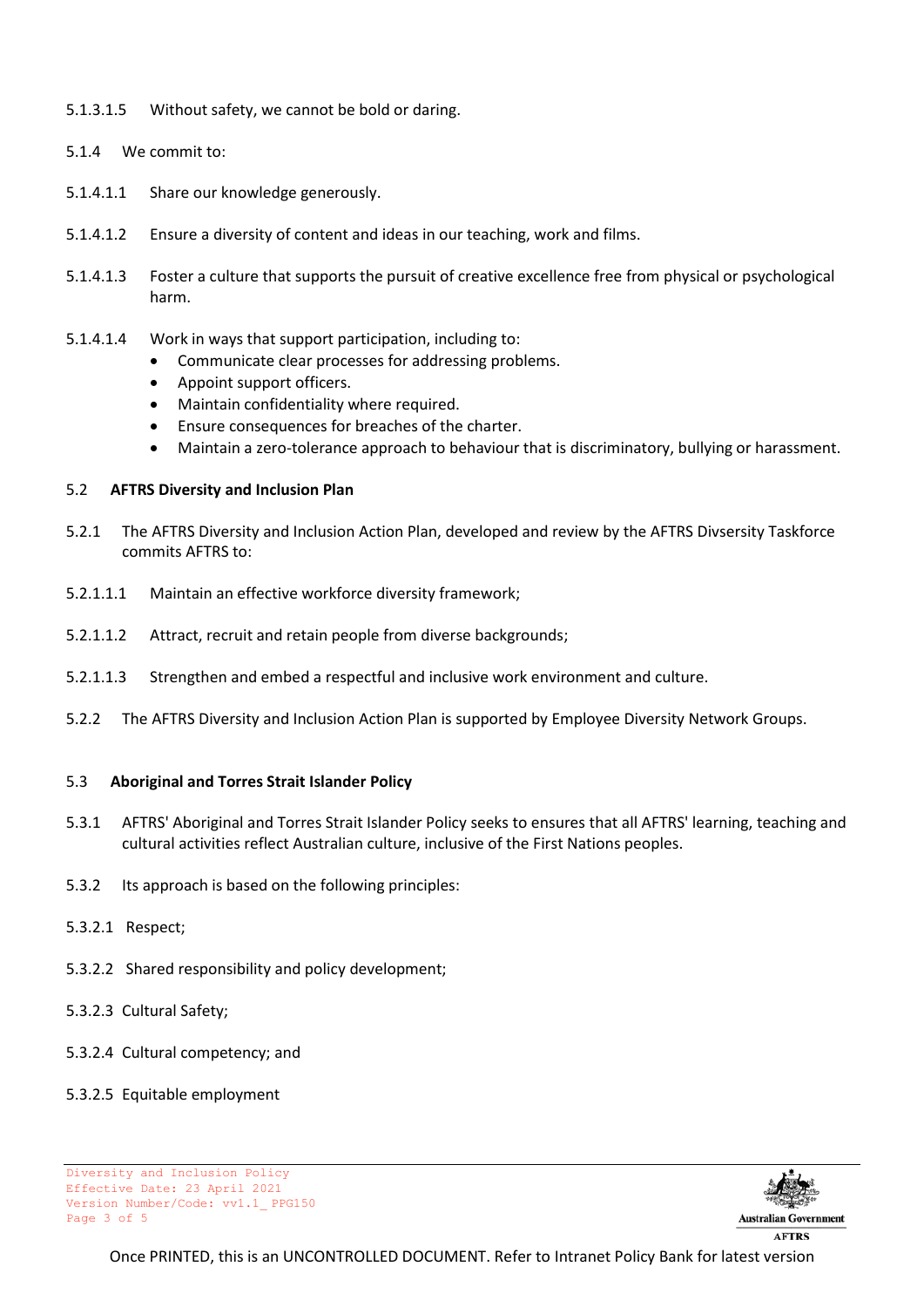5.3.3 It seeks to improve the cultural competency of all AFTRS staff and students, support Indigenous storytelling and increase participation by Aboriginal and Torres Strait Islander people in the screen and broadcast industries.

#### 5.4 **AFTRS Code of Conduct**

- 5.4.1 The AFTRS Code of Conduct (AFTRS Enterprise Agreement 2017) applies to all AFTRS employees, the CEO and the AFTRS Council and includes the requirements that:
- 5.4.1.1 All employees, contractors and volunteers will behave honestly and with integrity, without discrimination, and act with care and diligence. In particular they will:
- 5.4.1.1.1 treat everyone with respect and courtesy and without coercion, bullying or harassment of any kind;
- 5.4.1.1.2 comply with all applicable laws and any instrument made under such laws,
- 5.4.1.2 This includes the following legislation: *Age Discrimination Act 2004; Disability Discrimination Act 1992; Racial Discrimination Act 1975; and Sex Discrimination Act 1984*.

### <span id="page-3-0"></span>**6 Definitions**

- 6.1 **Diversity**
- 6.1.1 Diversity refers to the differences that distinguish groups of people from one another. People manifest differences through attributes such as culture, religion, language, gender, age, disability, educational disadvantage, socio-economic status, or sexual orientation.
- 6.1.2 (2016, Australian Human Rights Commission, Leading for Change: A blueprint for cultural diversity and inclusive leadership, p. 5).
- 6.1.3 This is not an exhaustive list of diversity groups; and individuals may identify as belonging to one or a number of these groups.

#### 6.2 **Inclusion**

- 6.2.1 Inclusion refers to having respect for, and the valuing of, diversity; and the provision of access, opportunities and resources to individuals and groups identifying as diverse. Inclusion is demonstrated when a diversity of individuals can contribute their attitudes, perspectives and talent to improve an organisation or workplace.
- 6.2.2 The process of inclusion makes AFTRS a better place for everyone: an inclusive culture serves all of its students, staff and stakeholders, not just those who identify as being from one or more diverse groups.

#### 6.3 **Inclusive Leader**

6.3.1 An inclusive leader improves performance, productivity and innovation through the ability to relate to and champion a diversity of people and perspectives. Such a leader commits to the development and maintenance of inclusive practices, policies and work methods throughout an organisation or workplace.

#### 6.4 **Inclusive Leadership**

Diversity and Inclusion Policy Effective Date: 23 April 2021 Version Number/Code: vv1.1\_ PPG150 Page 4 of 5